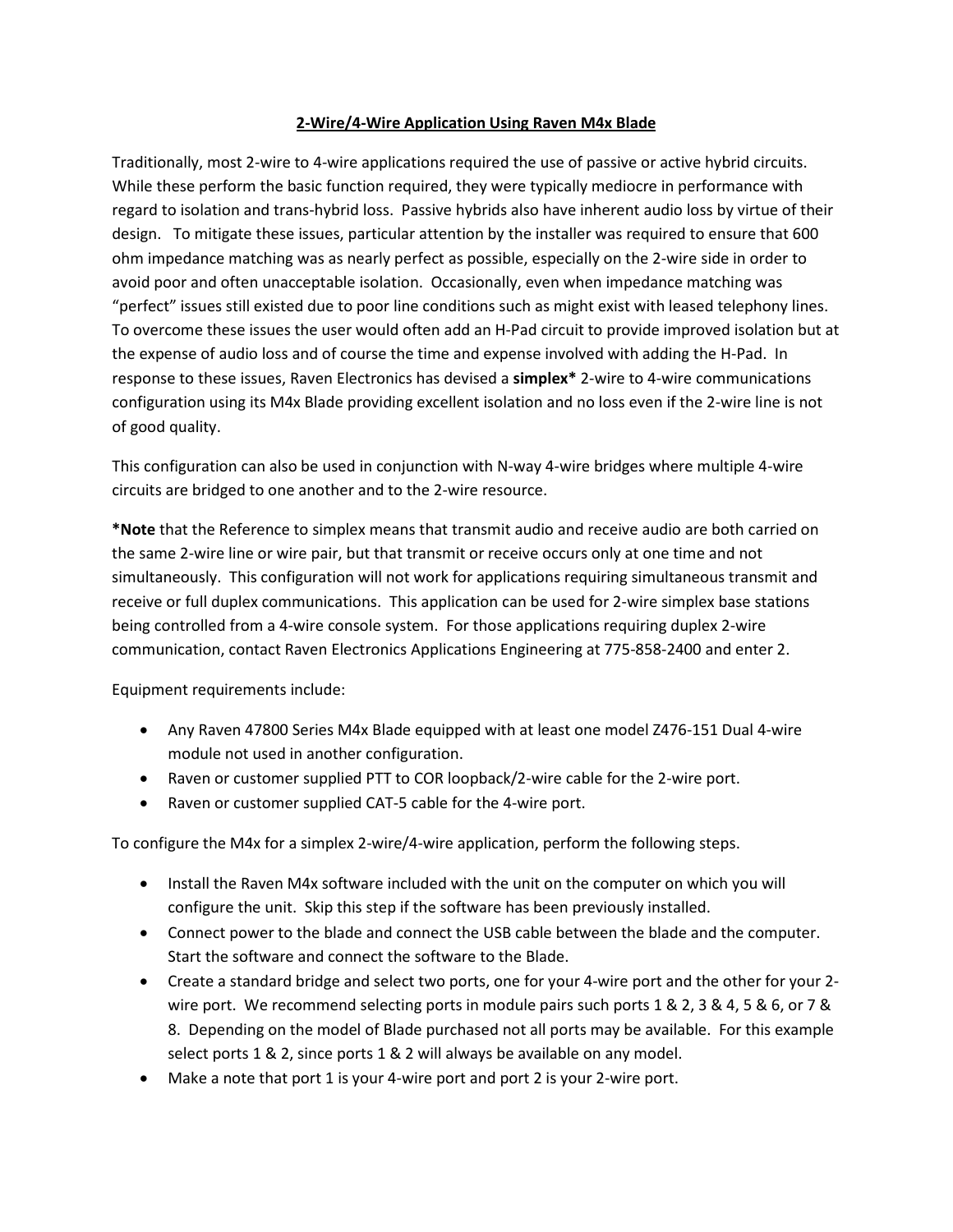- It is not necessary to make any port settings adjustment on port 1. Select port 2 from the components tree menu and select the Audio Delays tab. From this tab change the Receive Audio Holdoff setting to 50 MS and the Transmit Audio Holdoff setting to 50 MS. Next select the Muting tab.
- From the Muting tab check the box for "Mute receive audio when COR is detected on this port." Next select the Interface Settings tab.
- From the Interface Settings tab, change the 4-wire Input Impedance from 600 ohms to High Impedance. Next select the Keying Tab.
- From the Keying tab check the box for "PTT is asserted when the trigger is reached." Stay on the Keying tab and select the button labeled "Key-Up Triggers."
- From Key-up Triggers change the trigger from "Always Trigger" to "On VOX." Click Done and save when prompted.
- Close the port 2 settings and save if prompted.
- Save the configuration to the M4x Blade firmware.
- Power down the M4x Blade and return power to reset the Blade.

Connection to the Blade is per the diagram below showing an RJ-45 adaptor box available at most electrical outlet or home improvement stores. See also photo of adaptor box on page 3.



Pin 2 to Pin 5 Pin 3 to Pin 7 Pin 6 to Pin 8